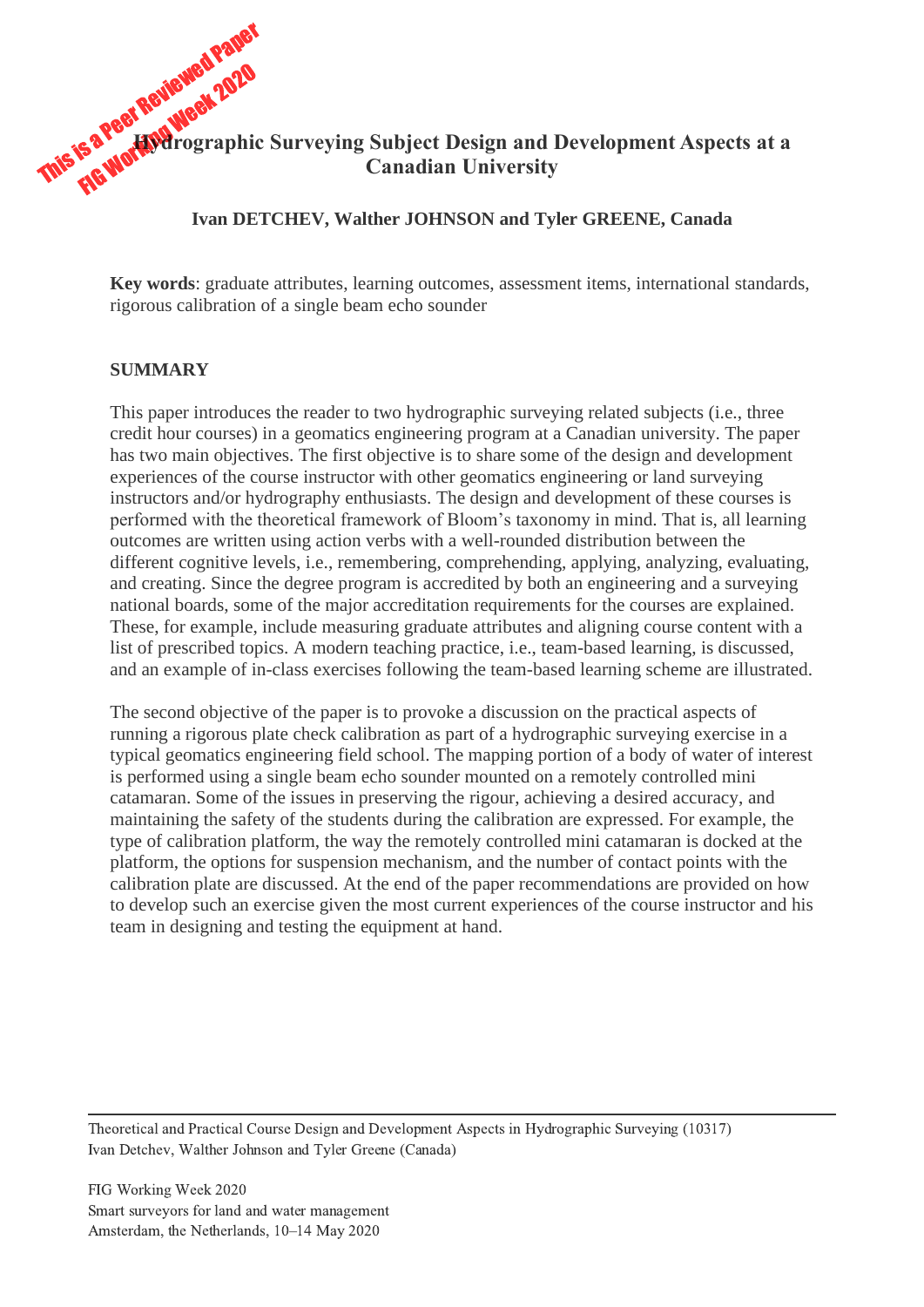# **Hydrographic Surveying Subject Design and Development Aspects at a Canadian University**

# **Ivan DETCHEV, Walther JOHNSON and Tyler GREENE, Canada**

# **1. INTRODUCTION**

This paper addresses subject (i.e., three hour course) design and development aspects related to hydrographic surveying in a geomatics engineering program at a Canadian university. In the program in question, there are primarily two courses which contain hydrographic surveying content. One of the courses tackles most of the hydrographic surveying theory, while the other course provides rudimentary practical experience in hydrographic surveying. The theory course is a fourth-year technical elective. It is one of four required technical electives for students wanting to graduate with the cadastral concentration. The cadastral concentration fulfills the educational requirements for individuals planning on pursuing the land surveying profession in most of the jurisdictions in Canada. The practical course is a field school, also known as 'survey camp', for all students just before the last year in their degree program. In this course, students are required to complete eight major exercises in groups. The hydrographic surveying exercise is one of the major exercises. Note that neither of the two courses are International Federation of Surveyors (FIG) / International Hydrographic Organization (IHO) / International Cartographic Association (ICA) S-5 / S-8 Category A or B recognized training as described by the International Board on Standards of Competence for Hydrographic Surveyors and Nautical Cartographers (IBSC) (2017), i.e., they are meant for geomatics engineers and land surveyors, not international hydrographers. Also, the reader can refer to Forrest (2003), Suebe et al. (2012), Coutts and Strack (2012), and de Wulf et al. (2013) for other perspectives on hydrographic education.

The paper has two main objectives. One is to share some of the design and development experiences of the course instructor with other geomatics engineering or land surveying instructors and/or hydrography enthusiasts. For that purpose the paper first explains the theoretical framework of the main author, and the external requirements of the surveying and engineering national accreditation boards, considered when designing and developing the hydrographic surveying courses within the geomatics engineering program. The paper also lists the chapters covered in the theory course in addition to its learning outcomes and assessment items. Moreover, ideas are provided for the delivery of some of the course content in an active learning (Prince, 2004) style, inspired by team-based learning (TBL) (Michaelsen et al., 2004). According to Prince (2004) active learning includes teaching and learning activities where students are intellectually engaged beyond passively listening to a lecturer and mechanically writing notes. Such activities may include think-pair-share, using clickers, or writing minute papers. Team-based learning is definitely classified as a set of active learning activities. In TBL students are asked to read certain material before coming to class,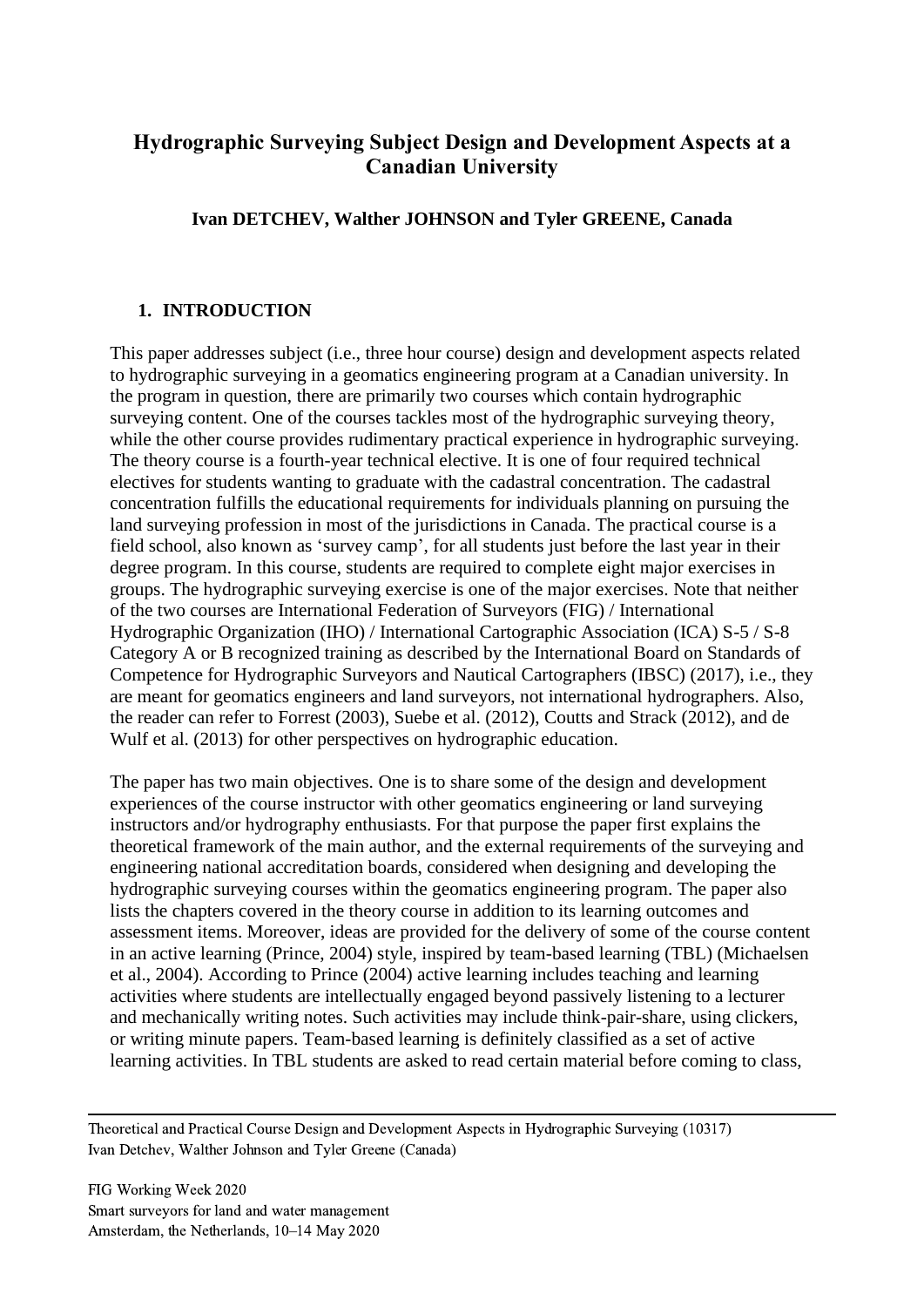then they are quizzed on it individually, and right after that they tackle the same quiz in groups of three to five students. Any misconceptions on the material are addressed in the form of a mini lecture after both the individual and the group quizzes have been graded. The TBL cycle on the particular material culminates in assigning the students a complex application where they have to come up with a solution in groups.

The second objective of the paper is to provoke a discussion on the practical aspects of running a rigorous plate check calibration for a remotely controlled surface vessel equipped with a single beam echo sounder. In particular, the hydrographic surveying exercise in the field school, where a plate check calibration is a major component, is described. Options for conducting the exercise with students for educational purposes are given to the reader so that the exercise can be run with rigour, accuracy, and safety in mind. Note that the survey camp exercises are run such that real-world experience is mixed with learning or fortifying concepts, problem solving / trouble shooting, and self-reflections (Stice, 1987). In other words the course instructor strives towards creating an environment for experiential learning (Abdulwahed and Nagy, 2009). Lastly, recommendations are drawn for the continuous improvement of students' learning experiences in both courses.

# **2. THEORETICAL FRAMEWORK**

The majority of the courses in the geomatics engineering program contribute to the engineering and/or the surveying accreditation of the department. As such they must fullfill the program outcomes imposed by the engineering and/or surveying national accreditation boards. The two hydrographic surveying related courses mentioned in the introduction must for example abide by both accreditation bodies. However, before jumping into how those accreditation constraints shape the design of the courses, it is worth exploring a more general theoretical framework. The theoretical framework that can be used in the design of most engineering and surveying courses is Bloom's taxonomy (Bloom, 1956), especially the version of the taxonomy modified by Krathwohl (2002). The taxonomy clasifies learning tasks on a cognitive spectrum from remembering (the lowest level, i.e., implying primarily memorizing facts) to creating (the highest level, i.e., implying a great deal of critical thinking). Each of the six levels in the hierarchy comes with a set of action verbs (see [Table](#page-3-0)  [1\)](#page-3-0). These action verbs are recommended to be used for lesson planning, development of laboratory exercises, and in general – coming up with learning outcomes for an entire course or a course component. A well-rounded course will contain learning outcomes, teaching and learning exercises, and course assessment items covering the entire range of congnitive levels (if possible and/or applicable). For example, if a course only contains definitions, simple concepts, and one-step formulae, students are probably only challenged at the lower congnitive levels, and it may be a good idea to introduce outcomes that provoke critical thinking. Conversely, if a course expects students to analyze complex results, evaluate multiple routes to a complicated solution or even create new knowledge or a product, it would be expected that the instructor scaffolds the process with more basic tasks at the beginning, and the higher order tasks culminate towards the end. Note that the action verbs listed in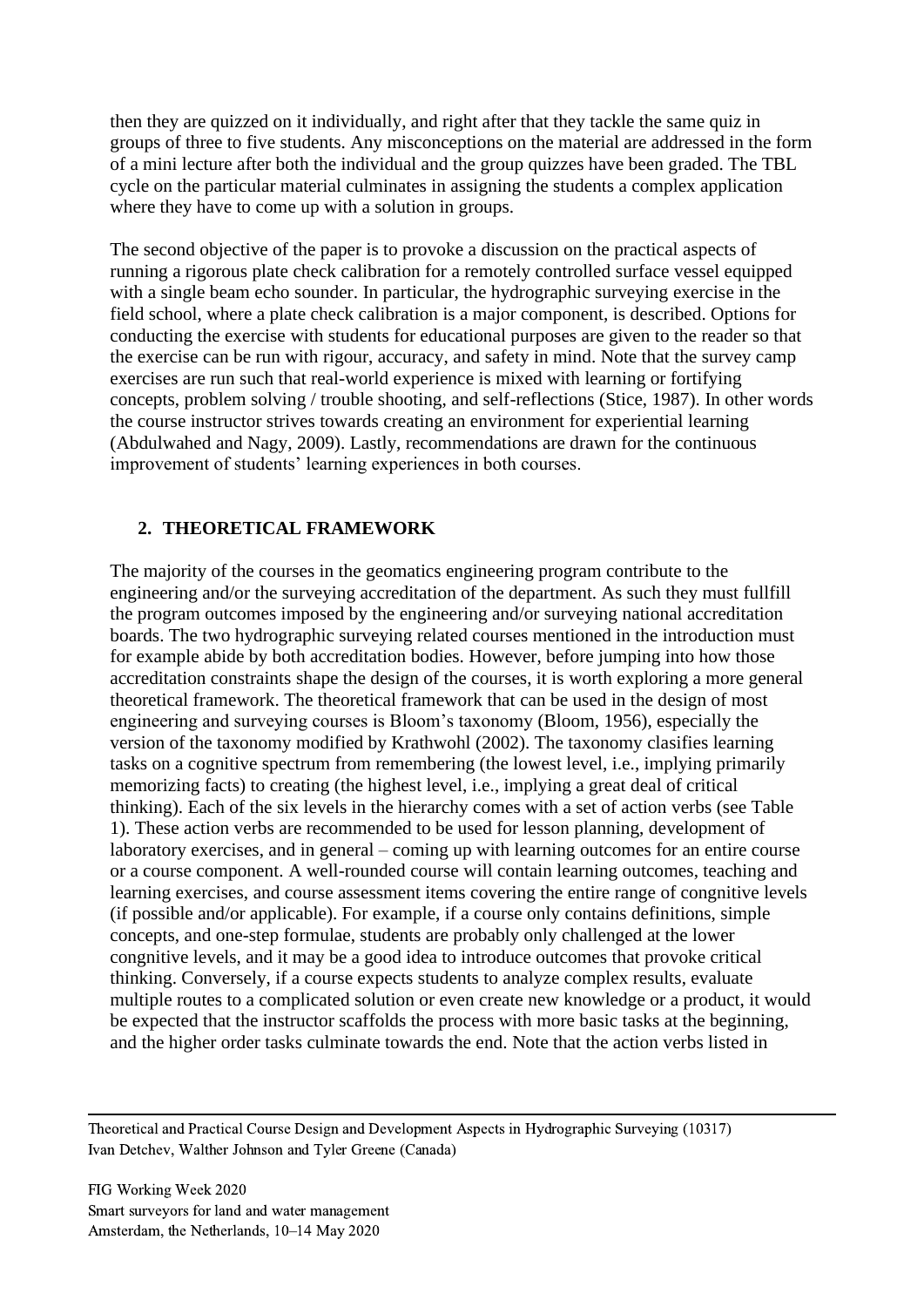[Table 1](#page-3-0) are meant as examples only. It is quite possible that depending on the context certain action verbs may be catagorized under more than one of the six cognitive levels.

| Order in hierarchy | Cognitive level | Example action verbs                                 |
|--------------------|-----------------|------------------------------------------------------|
| n.                 | Creating        | Design, develop, modify, generate, invent            |
|                    | Evaluating      | Check, interpret, criticize, decide, refine/revise   |
|                    | Analyzing       | Identify, differentiate, select, correlate, conclude |
|                    | Applying        | Use, compute, solve, implement, demonstrate          |
|                    | Comprehending   | Summarize, classify, compare, contrast, discuss      |
|                    | Remembering     | Recall, list, define, describe, explain              |

<span id="page-3-0"></span>*Table 1. Hierarchy of the cognitive levels in Bloom's taxonomy, and examples of action verbs appropriate for engineering and surveying for each level*

# **3. ACCREDITATION REQUIREMENTS**

There are two nation wide bodies that accredit the geomatics engineering program at the department. One is the Canadian engineering accreditation board (CEAB), and the other one is the Canadian board of examiners for professional surveyors (CBEPS). Some of the major accreditation requirements for each of the organizations are explained in the next two subsections.

## **3.1 Engineering accreditation**

The engineering board takes a holistic approach to accreditation. Each degree program is evaluated as a whole where a certain number of accreditaiton units must be approved, and a prescribed list of graduate attributes must be achieved. Each course in the program contributes to the total number of certain accreditation units and the measurement of certain graduate attributes. The accreditation units correspond to content and are binned into the following high level categories: mathematics, natural sciences, engineering science, engineering design, complementary studies, and other unspecified content. The graduate attributes can be viewed as high level learning outcomes. There are 12 graduate attributes, and each can be measured as introduced (I), developed (D), or applied (A): 1) Knowledge base for engineering; 2) Problem analysis; 3) Investigation; 4) Design; 5) Use of engineering tools; 6) Individual and team work; 7) Communication skills; 8) Professionalism; 9) Impact of engineering on society and the environment; 10) Ethics and equity; 11) Economics and project management; and 12) Life-long learning (Engineers Canada, 2016).

Currently, each of the learning outcomes listed in the outline for a particular course must be mapped to a single graduate attribute. Each of the learning outcomes must be assessed in ideally two or more graded items (e.g., exam questions, laboratory assignments) or other teaching and learning activities. Essentially assessing students' performance for specific learning outcomes counts as measuring their achievement level for the corresponding graduate atrributes. A certain percentage (70-75%) of the students in a particular course must perform at a satisfactory level for each of the measured graduate attributes. If this is not the

Theoretical and Practical Course Design and Development Aspects in Hydrographic Surveying (10317) Ivan Detchev, Walther Johnson and Tyler Greene (Canada)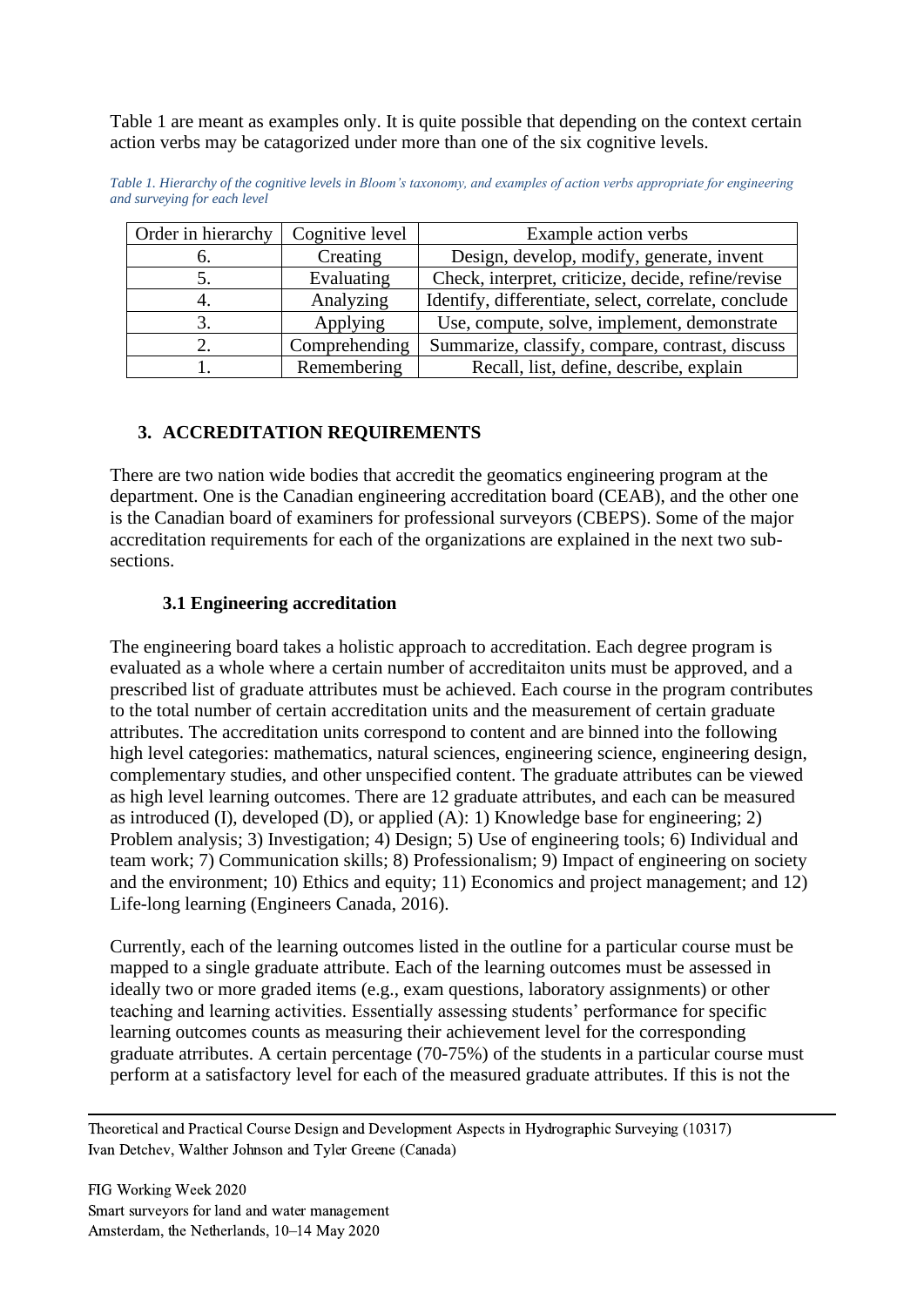case for a certain graduate attribute, the instructor is asked to devise a plan of improving the course at its next iteration.

# **3.2 Surveying accreditation**

The surveying board of examiners takes a much more detailed approach to accreditation. They prescribe content topics, sub-topics, and learning outcomes for 12 core and five elective subjects (CBEPS, 2019):

- C1 Mathematics; C2 Least Squares; C3 Advanced Surveying; C4 Coodinate Systems and Map Projections; C5 Geospatial Information Systems; C6 Geodetic Positioning; C7 Remote Sensing and Photogrammetry; C8 Cadastral Studies; C9 Survey Law; C10 Land Use Planning and Economics of Land Development; C11 Business Practices and the Profession; and C12 Hydrographic Surveying
- E1 Spatial Databases and Land Information Systems; E2 Advanced Hydrographic Surveying; E3 Environmental Management; E4 Advanced Remote Sensing; and E5 Advanced Photogrammetry

Normally, it takes at least one to two university courses to satisfy the requirements of each subject. The subjects related to hydrographic surveying are: C12 Hydrographic Surveying (core subject), and E2 Advanced Hydrographic Surveying (elective subject). While some of the E2 topics are also taught, the focus in this paper is on C12 as it is the subject accredited at the department. [Table 2](#page-5-0) lists the topics and sub-topics required for the core hydrographic surveying subject. Note that each of the sub-topics comes with one or more low level learning outcomes. They are numerous and it is not practical to list of all of them in this paper. However, it is worth mentioning that their approximate distribution among the Bloom's taxonomy categories is the following: 50% in remembering; 15% in comprehending; 8.5% in applying; 14% in analyzing; 11.5% in evaluating; and  $\sim$ 1% in creating.

# **4. COURSE DESIGN AND DEVELOPMENT**

This section of the paper describes some of the design and development of the two hydrographic surveying related courses in the department. The first sub-section addresses the theory course, while the second sub-section addresses the hydrographic surveying exercise in the field school.

# **4.1. Hydrographic surveying theory**

The accreditation units assigned to the theory course in hydrographic surveying are 70% engineering science and 30% engineering design. The learning outcomes found in the course outline are listed in [Table 3.](#page-6-0) Their corresponding graduate attributes and cognitive categories from Bloom's taxonomy are also shown. Note that the learning outcomes are mapped to six out of the 12 graduate attributes, and that they cover the entire cognitive spectrum.

Theoretical and Practical Course Design and Development Aspects in Hydrographic Surveying (10317) Ivan Detchev, Walther Johnson and Tyler Greene (Canada)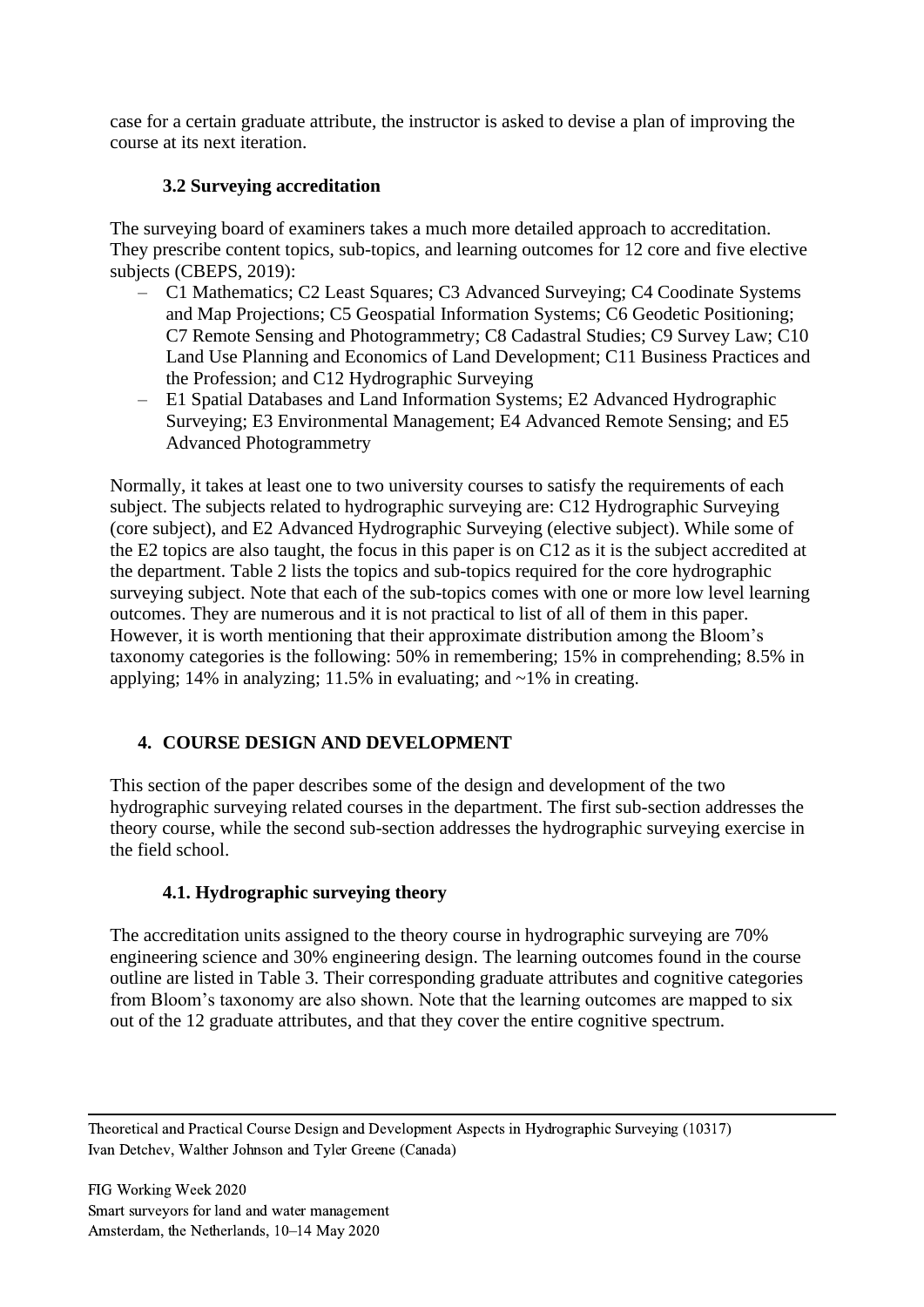| $\#$ | Topic name                  | Sub-topics                                            |
|------|-----------------------------|-------------------------------------------------------|
| 1.   | Underwater acoustics        | Acoustic velocity                                     |
|      |                             | Sound wave propagation                                |
|      |                             | Acoustic system parameters                            |
| 2.   | Single beam echo sounders   | Transducers; Data recording                           |
|      | (SBESs)                     | Sounding reduction                                    |
|      |                             | Sounding accuracy (or error budget)                   |
|      |                             | System selection; Equipment evaluation                |
| 3.   | Multibeam echo sounders     | Multibeam transducers                                 |
|      | (MBESs)                     | Coverage and accuracy (or error budget)               |
|      |                             | <b>MBES</b> calibration                               |
|      |                             | Importance of time & motion                           |
|      |                             | MBES data management; Equipment evaluation            |
| 4.   | Side scan sonars (SSSs)     | Side scan sonar systems                               |
|      |                             | Side scan sonar data interpretation                   |
|      |                             | <b>SSS vs MBES</b>                                    |
|      |                             | System selection; Equipment evaluation                |
| 5.   | Tide and non-tidal water    | Tidal fundamentals; Tidal measurements                |
|      | levels                      | Tidal streams and currents; Tidal information         |
|      |                             | Non-tidal water level variations                      |
| 6.   | Vertical positioning        | Previous datums; Datums                               |
|      |                             | Vertical datum fundamentals                           |
|      |                             | Elevation measurements and computations               |
|      |                             | Heave; Orientation                                    |
| 7.   | Understanding of principles | <b>Instrumentation</b> ; Operations                   |
|      | and technology              | Survey data processing                                |
| 8.   | Hydrographic surveys        | Surveys in support of river crossings and engineering |
|      |                             | Surveys in support of port management and coastal     |
|      |                             | engineering                                           |
|      |                             | Nautical charting                                     |

<span id="page-5-0"></span>*Table 2. Topics and sub-topics for hydrographic surveying as per the board of examiners for professional surveyors*

The assessment items used in measuring students' graduate attribute achievements are primarily conceptual and calculation questions from the exams (two midterms and a final), and portions of the laboratory assignments. Note that in-class exercises inspired by teambased learning (TBL) are also included. For example, the in-class exercises are related to the international standards in hydrographic surveying and the design of a survey that will meet specifications for a particular project / scenario. More specifically, the students are asked to read the "IHO Standards for Hydrographic Surveys" special publication No. 44 (a.k.a. S-44) by the International Hydrographic Bureau (IHB) (2008). The individual and group quizzes are run on the content of this document. At a later date, after the quizzes have been marked and the mini lecture clarifying any misconceptions has been conducted, the students are given the application. The application is based on real life projects (e.g., charting a dam reservoir, harbour dredging, offshore construction). The students need to design a hypothetical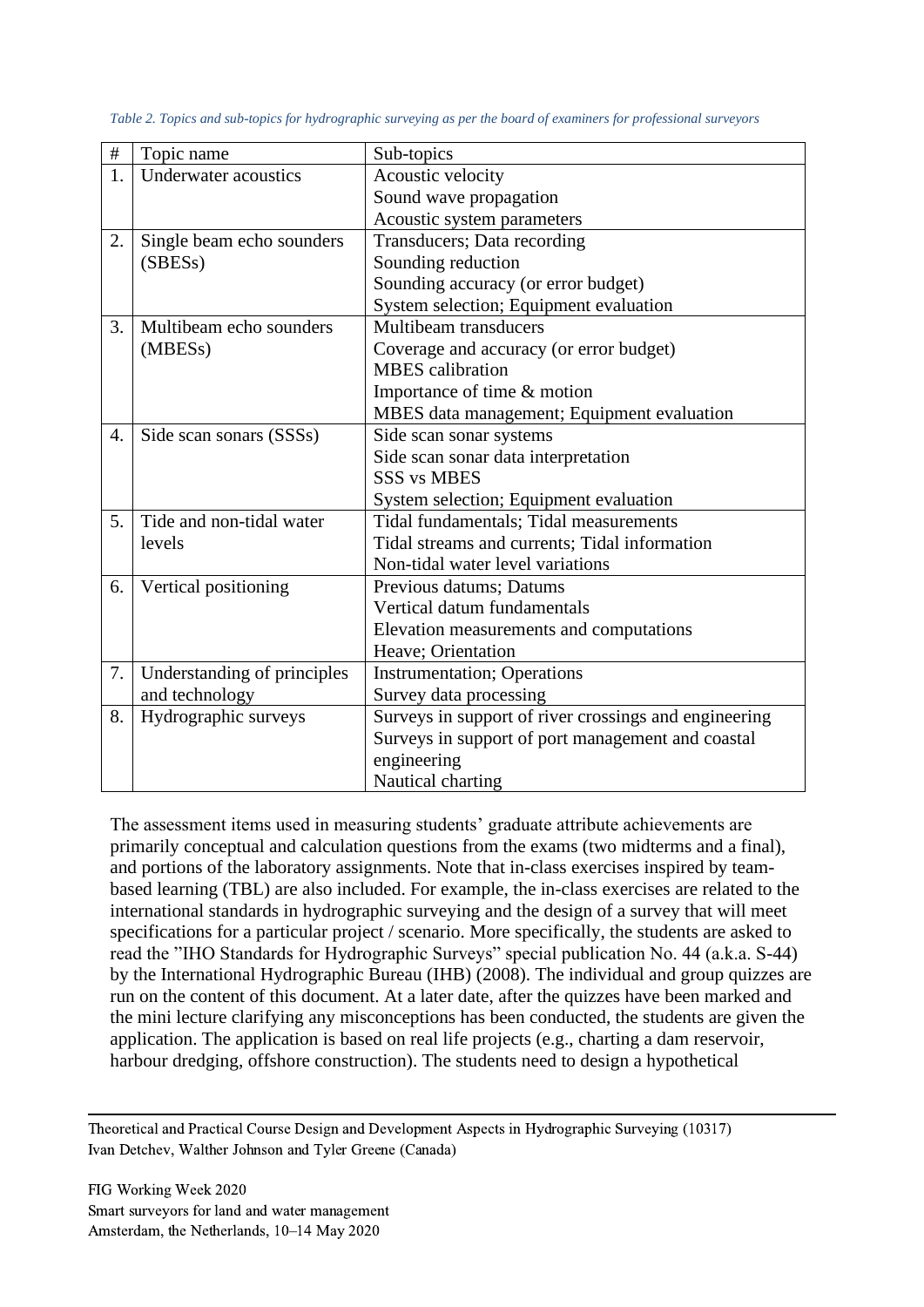hydrographic surveying solution which will have to abide by the international standards (if applicable) and also meet the client's specifications. Anecdotally, students have shared with the instructor that "this is a different type of learning," and that they have enjoyed what would have otherwise been a mundane task.

<span id="page-6-0"></span>

| Table 3. Learning outcomes for the theoretical hydrographic surveying course, their corresponding graduate attributes and |  |
|---------------------------------------------------------------------------------------------------------------------------|--|
| cognitive categories in Bloom's taxonomy                                                                                  |  |

| #  | Learning outcome                                                   | Graduate  | Category in |
|----|--------------------------------------------------------------------|-----------|-------------|
|    |                                                                    | attribute | Bloom's     |
|    |                                                                    |           | taxonomy    |
| 1. | Explain theoretical concepts (and their relevance in               | 1(I)      | $1 - 2$     |
|    | hydrographic surveys) related to oceanography, tides, water        |           |             |
|    | levels, and underwater acoustics                                   |           |             |
| 2. | Develop algorithms for hydrographic applications such as           | 2(D)      | 3           |
|    | predicting tide, determining a precise depth, and acoustic ray     |           |             |
|    | tracing                                                            |           |             |
| 3. | Apply sonar parameters and equations for the prediction of         | 2(D)      | 3           |
|    | performance and the design of echo sounding equipment              |           |             |
| 4. | Recognize, interpret, and adapt international standards for        | 8(I)      | 2, 5        |
|    | hydrographic surveying for the purpose of safety of marine         |           |             |
|    | navigation                                                         |           |             |
| 5. | Design single beam (in conjunction with side scan sonar),          | 4(D)      | 6           |
|    | multi-transducer boom, and multi-beam echo sounder surveys         |           |             |
|    | so as to meet international standards and/or client specifications |           |             |
| 6. | Choose between various options for horizontal, vertical, 3D        | 5(D)      | 5           |
|    | marine, and/or underwater acoustic positioning for different       |           |             |
|    | hydrographic operations                                            |           |             |
| 7. | Perform echo sounder calibrations in order to mitigate system      | 3(A)      | $3 - 4$     |
|    | errors: plate check for single beam and patch test for multi-      |           |             |
|    | beam data                                                          |           |             |
| 8. | Process hydrographic surveying data with state-of-the-art          | 5(A)      | 3, 6        |
|    | software in order to generate a bathymetric chart                  |           |             |

The chapters in the hydrographic surveying theory course are listed in [Table 4. Table 4](#page-7-0) also shows how these course chapters map approximately to the topics and sub-topics prescribed by the board of examiners for professional surveyors. Note that there is not always a one-toone relationship between the two lists.

# **4.2. Hydrographic surveying practice**

While the theoretical course has a laboratory component, most of the assignments have to do with implementing algorithms and processing hydrographic surveying data that is provided to the students. There is value, however, for the students to also collect and process their own data. This happens during the hydrographic surveying exercise at survey camp. The next two

Theoretical and Practical Course Design and Development Aspects in Hydrographic Surveying (10317) Ivan Detchev, Walther Johnson and Tyler Greene (Canada)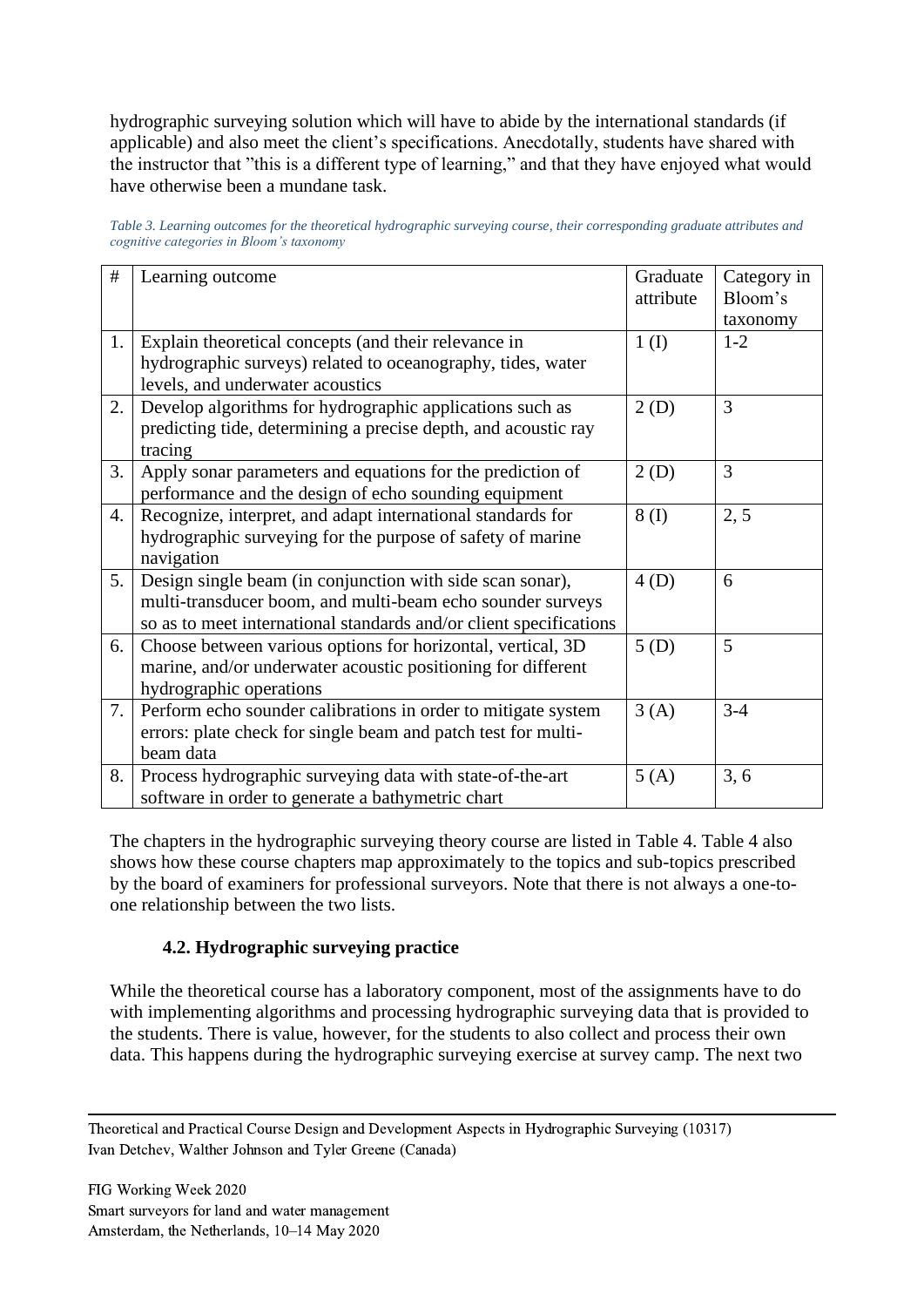sub-sections describe the hydrographic surveying exercise and list some of its implementation challenges.

| $\#$ | Course chapter                    | Corresponding topic(s) by the board of       |
|------|-----------------------------------|----------------------------------------------|
|      |                                   | examiners for professional surveyors         |
| 1.   | Elements of oceanography          | N/A                                          |
| 2.   | Tides and tidal currents          | 5                                            |
| 3.   | Coordinate systems and datums     | 6                                            |
| 4.   | <b>Underwater acoustics</b>       | 1                                            |
| 5.   | Types of hydrographic surveys and | 8                                            |
|      | specifications                    |                                              |
| 6.   | Marine positioning                | N/A                                          |
| 7.   | Sounding methods                  | Most of 2, 3, 4, and 7                       |
| 8.   | Acoustic positioning concepts     | N/A                                          |
| 9.   | Hydrographic survey design and    | 2 (sounding accuracy / budget and system     |
|      | assessment                        | selection)                                   |
|      |                                   | 3 (coverage and accuracy)                    |
|      |                                   | 4 (data interpretation and system selection) |
|      |                                   | 7 (survey data processing)                   |

<span id="page-7-0"></span>*Table 4. Course chapters and the equivalent topics as prescribed by the board of examiners for professional surveyors*

#### 4.2.1 Overview of the hydrographic surveying exercise at survey camp

The goal of the hydrographic surveying field exercise is to create a reasonably accurate bathymetric chart of a portion of a dammed lake. The shoreline survey is performed via a real time kinematic (RTK) global navigation satellite positioning system (GNSS) unit. The vertical positioning is established via differential levelling between a land surveying bench mark and the water level. The actual lakebed mapping is achieved via a remotely controlled mini catamaran (a.k.a. a HyDrone by Seafloor Systems Inc. (2019a); see [Figure 1a](#page-8-0)). An RTK pole is mounted on the HyDrone with a GNSS rover antenna and a HydroLite-TM single beam echo sounder (SBES) transducer coupled together (Seafloor System Inc., 2019b). The rover antenna is screwed to the top of the pole in order to provide the horizontal positioning of the vessel, and the transducer is attached to the bottom of the pole in order to provide the depths of the lake bed (see [Figure 1b](#page-8-0)). The technical specifications for the HydroLite-TM are listed in [Table 5.](#page-8-1)

In order to reduce the acquired depths to a sounding datum, the draft of the transducer and the scaling factor for the speed of sound in water must be known. A plate check calibration is the rigorous way of estimating these parameters (US Army Corps of Engineers, 2013). The idea behind such a calibration is that a large target, i.e., a plate, is suspended at known depths below the transducer. The known depths are incremented at equal intervals, e.g., 1 m. At each of the known depths several SBES observations are recorded. A curve, e.g., a straight line, is fit to the data where the echo sounding observations,  $d^{ES}$ , are on the x-axis and the known depths,  $d^{known}$ , are on the y-axis. The y-intercept of the line, b, is the draft of the transducer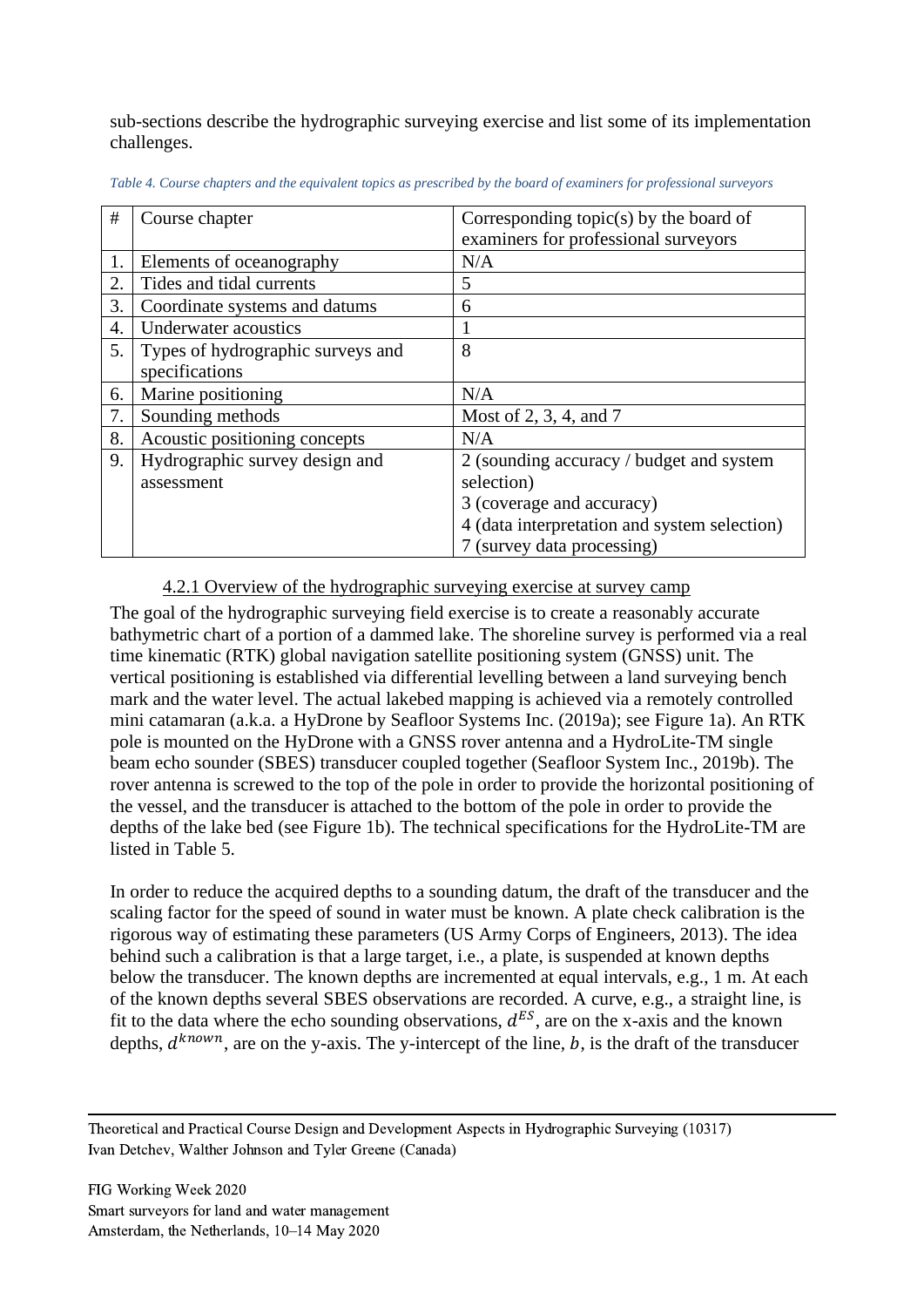(technically – the combined effect of the draft of the transducer and the system zero error), and the slope of the line,  $m$ , is the scaling factor for the speed of sound in water:

$$
d^{known} = md^{ES} + b
$$



*Figure 1. HyDrone performing mapping of a lake bed (a); a close-up of the HyDrone before deploying*

<span id="page-8-0"></span>Overall, students get to integrate different technologies to achieve vertical and horitontal positioning for their soundings, they get to clean up the data set they have collected from outliers, they get to implement least squares estimation and statistical testing for a hydrographic surveying application, and most importantly they end up generating their own first hydrographic surveying product. Both the data collection and the post processing procedures include tasks that need to be completed both individually and in a team.

| Parameter        | Value                              |
|------------------|------------------------------------|
| Frequency        | 200 kHz                            |
| Beam width       | $4-9^\circ$                        |
| Ping rate        | 6 Hz with 2 Hz output              |
| Depth accuracy   | $1 \text{ cm} / 0.1\%$ of depth    |
| Range            | $0.3 m - 75 m$                     |
| Approximate cost | \$7,766 CAD (SonarMite only)       |
|                  | \$9,558 CAD (entire HydroLite kit) |

#### <span id="page-8-1"></span>*Table 5. HydroLite-TM technical specifications*

## 4.2.2 Implementation options for a plate check calibration

Acquiring accurate data for the plate check calibration of the HyDrone in a safe and reasonably straightforward manner, however, comes with several practical challenges. A few options must be considered for the implementation:

- the type of platform: a fishing boat vs. a two-canoe catamaran
- the way of docking the HyDrone next to the platform: ropes vs. a special contraption
- the suspension mechanism for the plate (if any): manual vs. a winch; and
- the way the plate is being held by the suspension mechanism: using one rope (with four points of contact) vs. using two ropes (with two points of contact each).

Theoretical and Practical Course Design and Development Aspects in Hydrographic Surveying (10317) Ivan Detchev, Walther Johnson and Tyler Greene (Canada)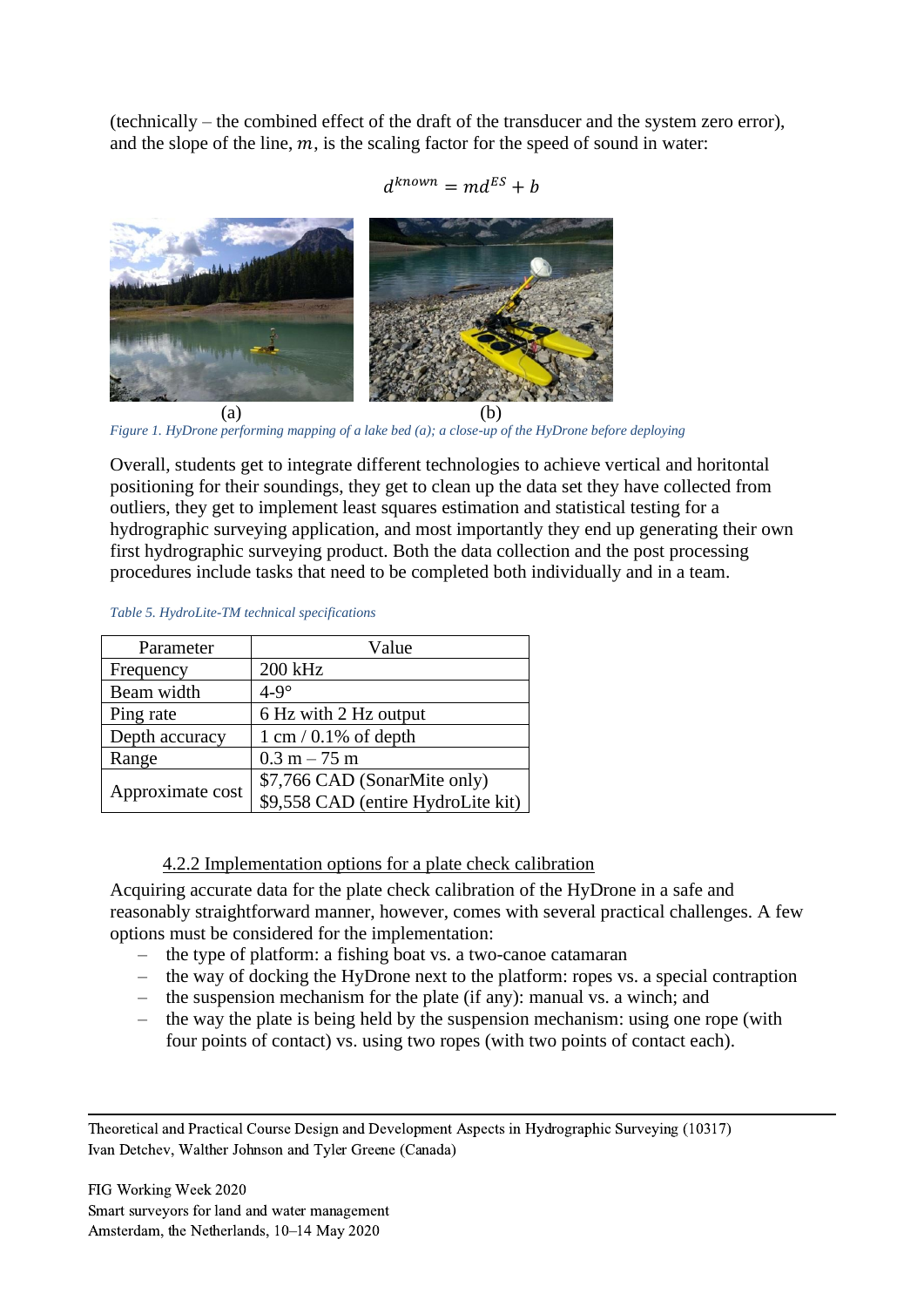Since the department does not own a vessel, the calibration platform can be a fishing boat (see [Figure 2a](#page-9-0)) or a two-canoe catamaran (see [Figure 2b](#page-9-0)) as both boats and canoes can be readily rented. The advantage of a rental boat is that it comes in a package with a trailer and an outboard engine. The boat can support both the engine (on the stern) and the suspension mechanism / docking station (on the starboard for example). However, it is very heavy if it needs to be launched manually, and it is prone to rolling. In past course evaluations, students have complained about having to manually launch the heavy boat. The advantage of the twocanoe catamaran is that it is much lighter and a lot more stable, and it can potentially handle more passengers. However, a third-party frame is necessary to connect the two canoes, and rowing or an electric trolling motor is required. Also, transporting more than one rental canoe at a time to a lake is not a trivial task.



*Figure 2. Options for a calibration platform: a fishing boat (a), and a two-canoe catamaran held together by an aluminum frame*

<span id="page-9-0"></span>In case the platform is a fishing boat, the HyDrone can be kept in place next to the (starboard) hull by tying it to a cleat or clamps mounted on the gunwale (see [Figure 3a](#page-9-1)). If the platform is a two-canoe catamaran a special contraption can be built in between the bows of the canoes (see [Figure 3b](#page-9-1)).



*Figure 3. Options for docking the HyDrone next to the calibration platform: tying it with ropes (a), and building a custom contraption*

<span id="page-9-1"></span>Manually suspending and lifting the calibration plate with a rope through a pulley (see [Figure](#page-10-0)  [4a](#page-10-0)) is simpler than having an actual mechanism, but it is not preferred as it is not as accurate and could potentially be unsafe for the operator. Also, over the years students have anecdotally mentioned how manually suspending the plate is tiring, it requires gloves, and often it can only be done by someone with strong hand grip and physical endurance. One may

Theoretical and Practical Course Design and Development Aspects in Hydrographic Surveying (10317) Ivan Detchev, Walther Johnson and Tyler Greene (Canada)

FIG Working Week 2020 Smart surveyors for land and water management Amsterdam, the Netherlands, 10–14 May 2020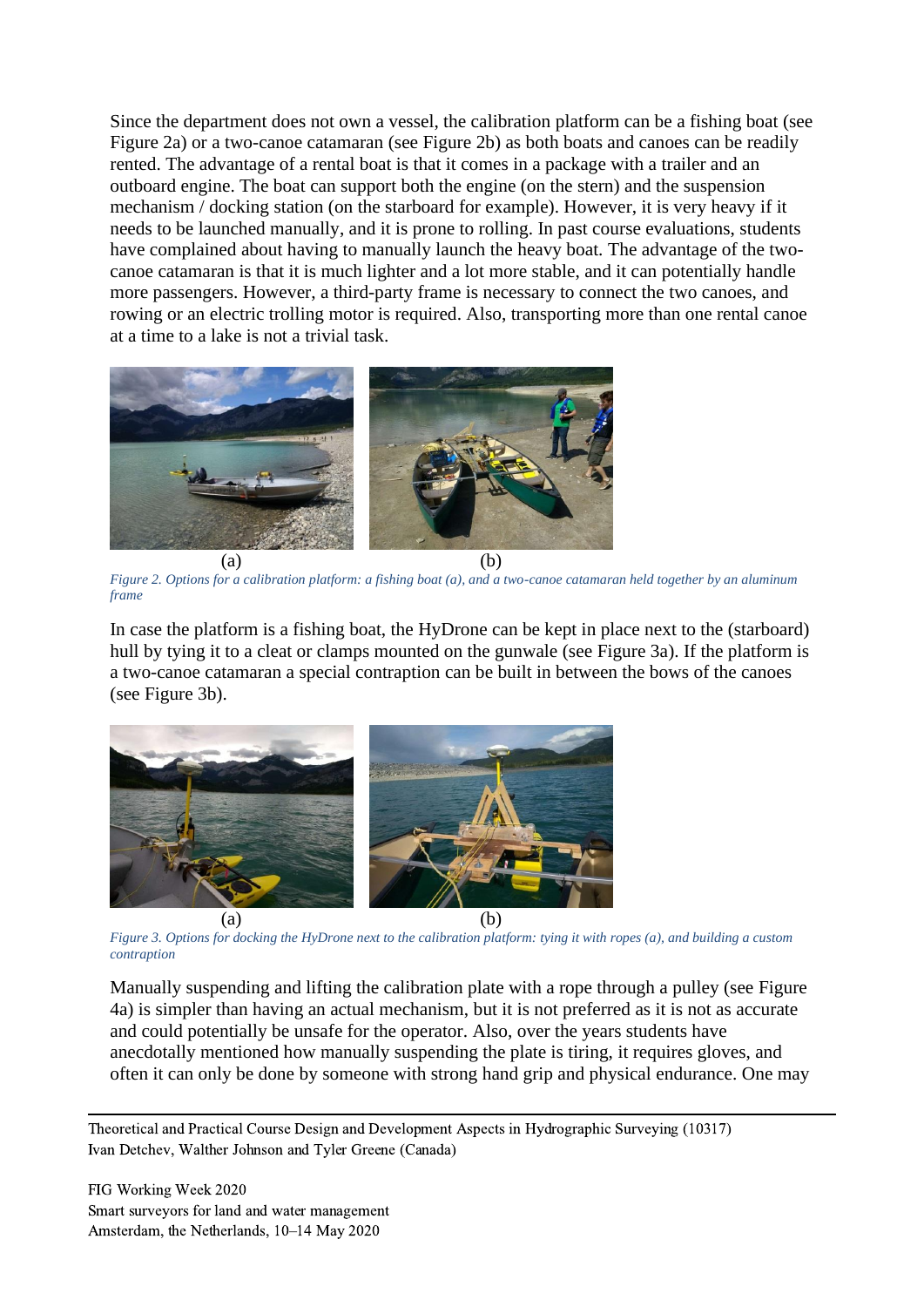argue that such a physical challenge may be a distraction from the actual exercise. The ideal mechanism is a winch with a gear reduction system, an option for locking the gears, and a spool for collecting the rope(s) (see [Figure 4b](#page-10-0)).



*Figure 4. Options for a plate suspension mechanism: manual suspension via a pulley (a), and a custom-made gear reduction winch system with a spool*

<span id="page-10-0"></span>Having all four corners of a metal plate chained to a single rope, i.e., a single quadruple point of contact (see [Figure 5a](#page-10-1)), is simple, but the chains or the rope could potentially be in the way of the acoustic signal and thus causing multipath effects. Having two of the plate corners chained to a rope, and having the other two corners chained to another rope, i.e., two pairs of contact points (see [Figure 5b](#page-10-1)), should theoretically prevent the acoustic signal hitting the chains or the ropes, but spooling two ropes at an equal rate and keeping the plate levelled becomes complicated. In either case the rope / ropes must be precisely graduated.



<span id="page-10-1"></span>*Figure 5. Options for holding the calibration plate: single point of contact (i.e., one rope) (a), and two points of contact (i.e., two ropes)*

#### **5. DISCUSSION ON THE COURSE DESIGN AND DEVELOPMENT**

Theoretical and Practical Course Design and Development Aspects in Hydrographic Surveying (10317) Ivan Detchev, Walther Johnson and Tyler Greene (Canada)

FIG Working Week 2020 Smart surveyors for land and water management Amsterdam, the Netherlands, 10–14 May 2020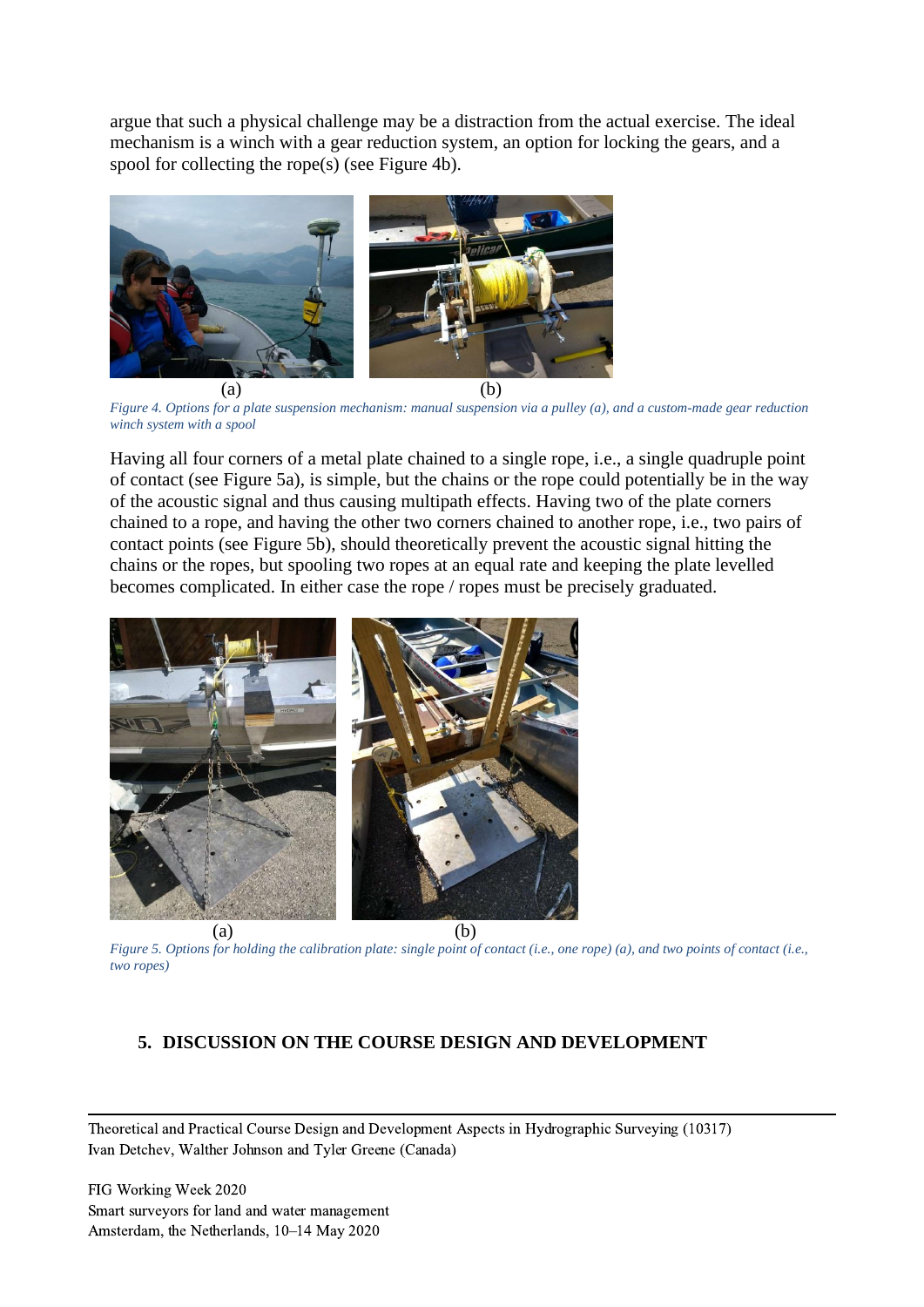# **5.1 Theory course**

Measurement of graduate attributes is a time consuming task. It is, however, a required task by the engineering accreditation board, and also could be used as an opportunity to flag essential assessment items / learning outcomes related to students' unsatisfactory performance. Usually, students perform better at assessment items from laboratory exercises and homework compared to exam questions. This is why it is important to perform course design alignment, i.e., set clear expectations / share course level and chapter level learning outcomes with the students, perform teaching and learning exercises during the contact hours that address these learning outcomes, and assess students' mastery of the outcomes in laboratory exercises and exams (Biggs, 1996).

Aligning the course content with the topics prescribed by the board of examiners for professional surveyors is also a time consuming, but rewarding task. It is crucial for the study material presented to the students to be up-to-date and relevant to the hydrographic surveying industry.

# **5.2 Survey camp exercise – instructor's perspective on the calibration options**

Providing the students with boat time where they get to collect and process their own SBES data is also an invaluable learning experience. Many of the students end up having desk jobs or jobs related to geomatics engineering sub-disciplines other than hydrographic surveying, so this is their chance to get first hand experience wrestling with problems in field work on water.

In terms of the different options for implementing a rigorous plate check calibration for a HyDrone, in theory it would be best to use a two-canoe catamaran with a special contraption for the HyDrone, a winch, and two ropes for suspending the plate. Here are some issues that may come up in practice though. The third-party frame holding the two-canoe catamaran together must be tested with a variety of canoes. While it works with most types of canoes, it fails to work with canoes which do not have a large enough lip on the gunwale. Also, having students row from the shore to the calibration location may be a time consuming and frustrating task. Renting an electric trolling motor may or may not be an option depending on the local venues. Building a contraption for the HyDrone to stay in place during the calibration is a good idea, but sometimes it may be necessary to release the HyDrone and shift it horizontally so that it is better positioned over the plate. Having a winch with a gear reduction system is definitely helpful especially when lifting the plate. However, an off-theshelf unit ready to be used for this application is not available (at least the authors have not been able to find one), so some customizing must be done.

Finally, one of the most frustrating dilemmas is the use of a single rope vs the use of two ropes for holding the calibration plate. Initially, a single rope was used for simplicity, but that seemed to cause systematic issues in the distance returned by the SBES at depths of ~1-7 m. The hypothesis was that the beamwidth is narrow enough that at short range the acoustic beam may hits the chains first instead of the actual plate. The two rope system was designed

Theoretical and Practical Course Design and Development Aspects in Hydrographic Surveying (10317) Ivan Detchev, Walther Johnson and Tyler Greene (Canada)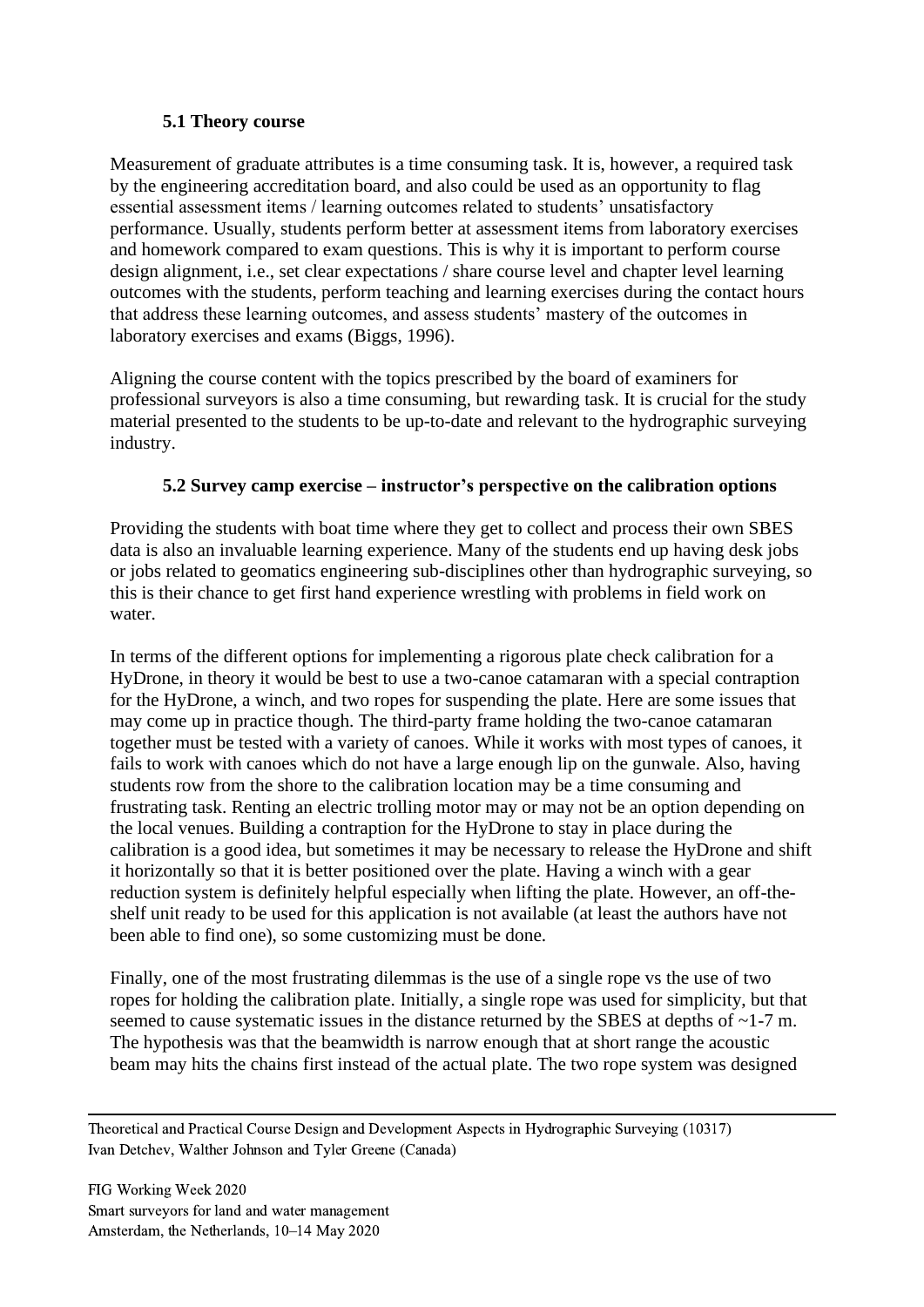such that theoretically the chains and the ropes would not be in the way of the signal at least at short range. Unfortunately, at least with this specific SBES, this was not the case. The returned distances again exhibited systematics errors much larger than the expected random error listed in the instrument specifications by the manufacturer. For example, [Figure 6](#page-12-0) shows two plate check calibration sets acquired in a swimming pool at an approximate depth of 3.5 m. One of the data sets was collected with two ropes and the other one with a single rope. The range of depths for each plate position for the single rope data is about 30-50 cm, which can be attributed to the chains connecting each of the plate corners to the rope. The data set collected with two ropes clearly exhibits much greater error, often approximately double the distance that should have been observed. Thus, it is recommended to revert back to a single rope use instead of complicating the suspension mechanism in trying to spool two ropes at an equal rate in order to keep the calibration plate levelled.



<span id="page-12-0"></span>*Figure 6. Sample plate check calibration data collected in a ~3.5 m deep swimming pool*

#### **5.3 Survey camp exercise – student's perspective on the calibration options**

From the perspective of a former student who has performed these field exercises using the original implementation and who has tested and developed potential improvements via the move to a canoe / catamaran style setup a few things have become clear.

First, the implementation of a locking hand-winch was a significant improvement to the original lesson design. The lake where the exercise was conducted is approximately 30 m deep, which required one or more students to focus their primary attention and effort on the adjustment and stabilization of the calibration plate. Not only does this introduce a measure of imprecision into the rigorous calibration procedure, it also detracts from those students' ability to engage with the other aspects of learning which could be imparted during this time. By offloading the most demanding part of the calibration procedure to a mechanical system,

Theoretical and Practical Course Design and Development Aspects in Hydrographic Surveying (10317) Ivan Detchev, Walther Johnson and Tyler Greene (Canada)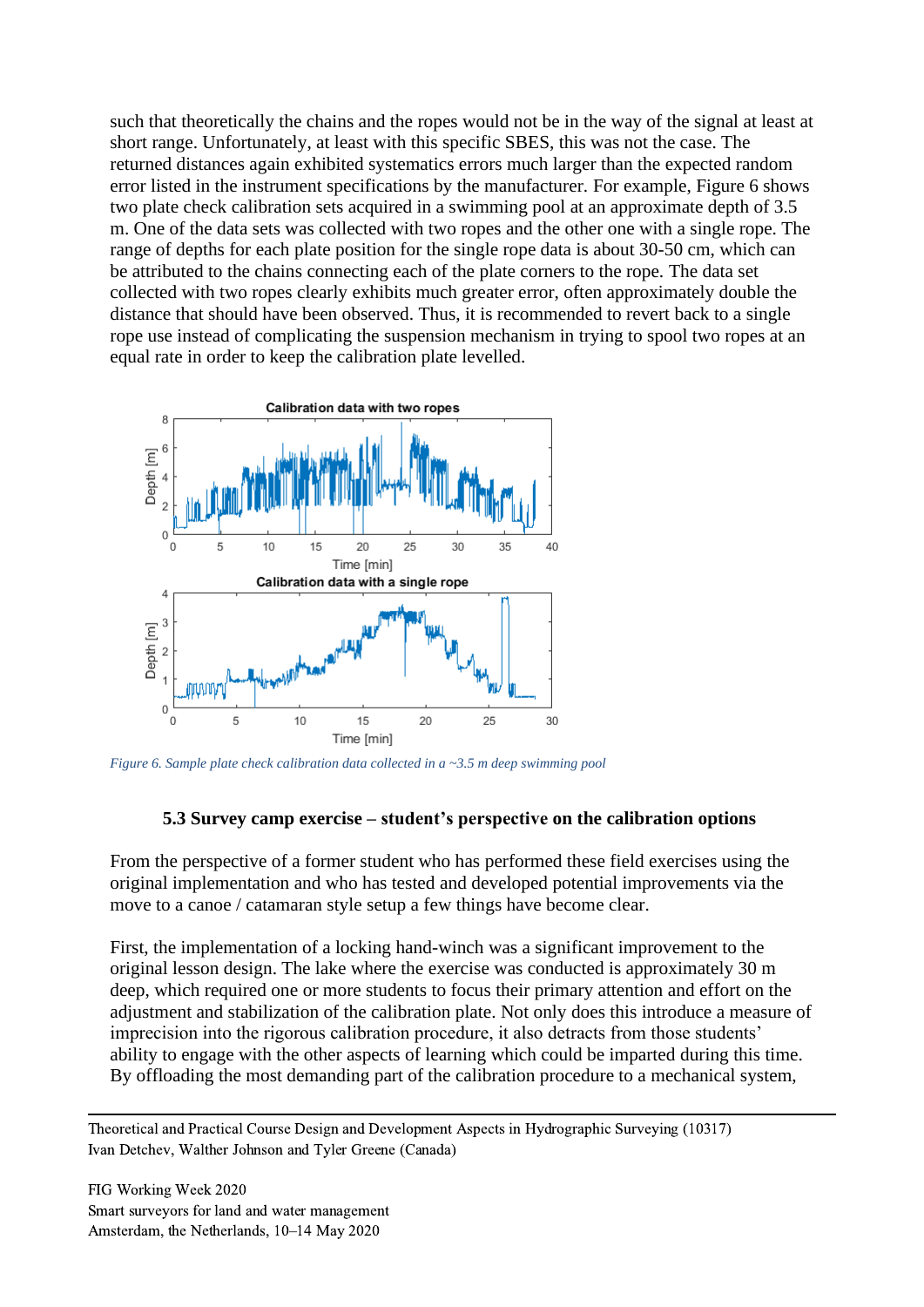the depth of the calibration plate is more consistent, stable, and known with an improved level of precision. Anecdotally, this task was one of the most unpleasant parts of the hydrography exercise, so much so that when the improvements were described to another former student, he lamented that manually lifting and lowering the calibration plate was something of a "rite of passage" for students in the program to endure. Also, where we initially thought moving to the two-rope setup for calibration would improve the results by reducing measurement noise, our experiments in the pool have shown that not to be the case.

Second, the implementation of the catamaran setup using two canoes offers some advantages to the fishing boat used previously. Since the lake where the exercise is performed does not have a proper boat launch, the hydrography students are tasked with hauling the gear from the parking area down to the waterfront. Using canoes requires a few more pieces of gear, but each piece is individually smaller and more manageable for a student or team of students to carry. Additionally, the canoes allow three students to accompany the instructor during the exercise, where the fishing boat only allowed two students to be included. Ideally, all the students would get a chance to experience the surveying process from within the boat, but this is dependant on time, manpower, and budgetary constraints. As it is, the canoe catamaran offers more students the chance to get hands-on experience within those current constraints, which must be seen as an improvement to the teaching methodology.

## **6. SUMMARY AND RECOMMENDATIONS FOR FUTURE WORK**

This paper described the recent design and developments of two geomatics engineering university courses related to hydrographic surveying. The measurement of graduate attributes in order to satisfy the engineering accreditation board was explained. Also, meeting the list of topics and sub-topics prescribed by the board of examiners for professional surveyors was also discussed. Both these tasks were tackled through the lens of Bloom's taxonomy, which is a hierarchy of congnitive levels related to the action verbs used in defining learning outcomes. Lastly, recommendations on how to run a hydrographic surveying exercise during a survey camp were given. The exercise is an opportunity for the students to gain invaluable field experience in collecting their own SBES data. The specific problem discussed was how to perform a rigorous plate check calibration for a HyDrone in an accurate and safe manner. The final conclusions were to assemble a two-canoe catamaran to serve as a stable calibration platform where a special contraption is built for keeping the HyDrone in place, and a single rope system with a winch and gear reduction capabilities is used for suspending and raising the calibration plate.

The main author's intention is to continually improve the two courses discussed in this paper. Future work for the theory course includes adding more in-class TBL exercises, and, keeping the lecture material and the laboratory assignments current. In terms of the field exercise in survey camp, the authors would like to test more types of canoes, and potentially use a different type of rope that is compatible with a commercially available winch and which may not add to the exhibited multipath systematic effects. Testing a different SBES may also be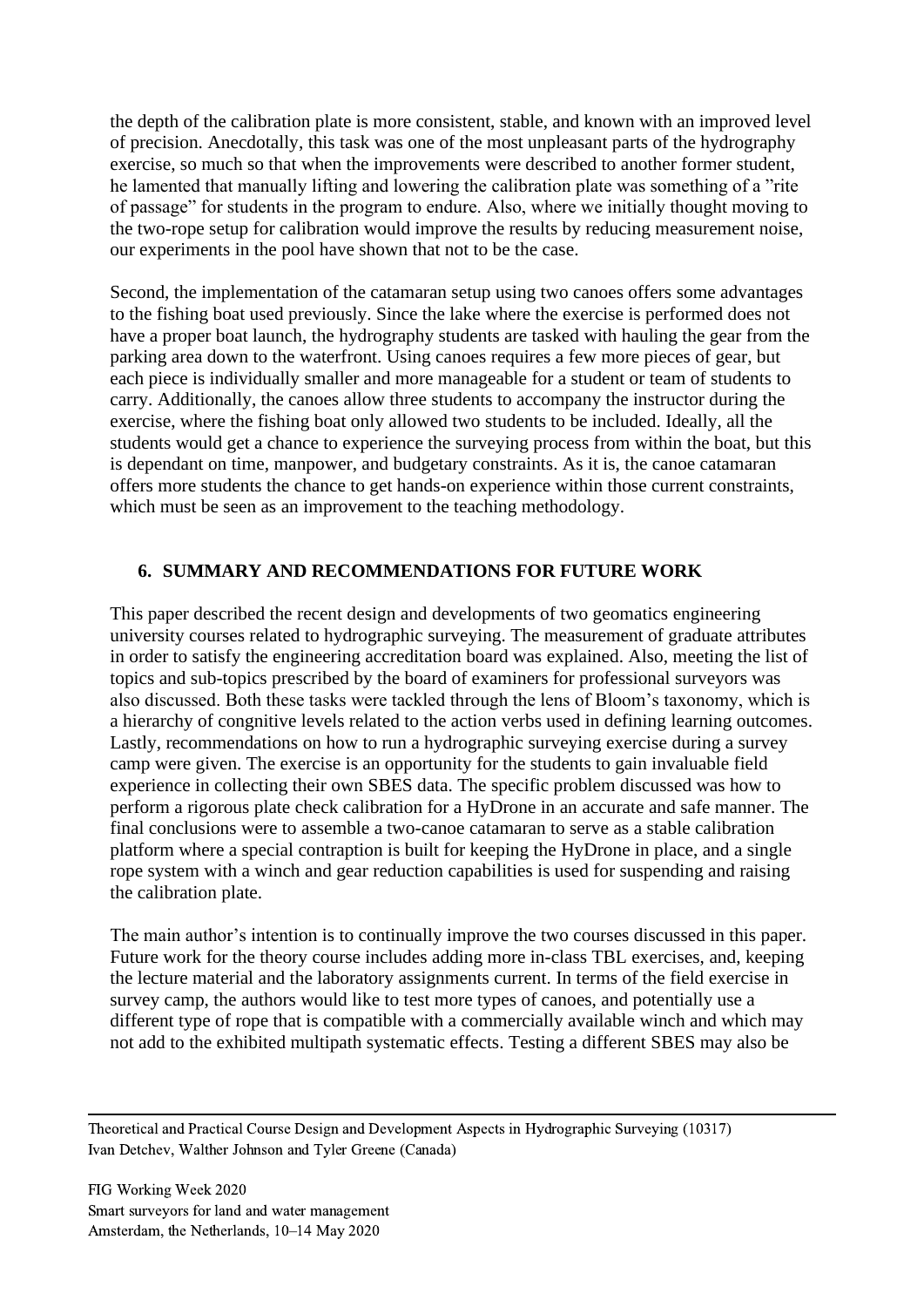beneficial. Finally, the author would like to poll the students involved in the two courses about their theory and field work learning experiences.

## **ACKNOWLEGEMENTS**

The authors would like to thank the Department of Geomatics Engineering and the Dean's Office at the Schulich School of Engineering at the University of Calgary for funding the purchase of the HyDrone. In addition, this research would not have been possible without the 2019 Program for Undergraduate Research Experience (PURE) through the Taylor Institute for Teaching and Learning at the University of Calgary.

# **REFERENCES**

- Abdulwahed, M., Nagy, Z.K., 2009. Applying Kolb's Experiential Learning Cycle for Laboratory Education. Journal of Engineering Education 98, 283–294. https://doi.org/10.1002/j.2168-9830.2009.tb01025.x
- Biggs, J., 1996. Enhancing teaching through constructive alignment. High Educ 32, 347–364. https://doi.org/10.1007/BF00138871
- Bloom, B.S., 1956. Taxonomy of educational objectives.

CBEPS, 2019. Learning Outcomes and Study Guides. URL https://cbepscceag.ca/resources/learning-outcomes-and-study-guides/ (accessed 1.5.20).

- Coutts, B.J., Strack, M.S., 2012. Surveying education at the New Zealand National School of Surveying. Survey Review 44, 53–58.
	- https://doi.org/10.1179/1752270611Y.0000000002
- De Wulf, A., De Maeyer, P., De Ryck, M., Nuttens, T., Stal, C., Libert, M., Annaert, A., 2013. Higher Hydrography Education in Belgium, in: International Multidisciplinary Scientific GeoConference : SGEM; Sofia. Surveying Geology & Mining Ecology Management (SGEM), Sofia, Bulgaria, Sofia, pp. 429–436.
- Engineers Canada, 2016. Consultation Group Engineering Instruction and Accreditation.
- Forrest, D., 2003. Cartographic Education and Research in the UK. The Cartographic Journal 40, 141–146. https://doi.org/10.1179/000870403235001494
- IBSC, 2017. Guidelines for the implementation of the standards of competence for hydrographic surveyors and nautical cartographers.
- IHB, 2008. IHO Standards for Hydrographic Surveys: Special Publication No 44.
- Krathwohl, D.R., 2002. A Revision of Bloom's Taxonomy: An Overview. Theory Into Practice 41, 212–218. https://doi.org/10.1207/s15430421tip4104\_2
- Michaelsen, L., Knight, A., Fink, L., 2004. Team-Based Learning: A Transformative use of Small Groups in College Teaching.
- Prince, M., 2004. Does Active Learning Work? A Review of the Research. Journal of Engineering Education 93, 223–231. https://doi.org/10.1002/j.2168- 9830.2004.tb00809.x
- Seafloor System Inc., 2019a. HyDrone datasheet.
- Seafloor System Inc., 2019b. HydroLite Data Sheet.

Theoretical and Practical Course Design and Development Aspects in Hydrographic Surveying (10317) Ivan Detchev, Walther Johnson and Tyler Greene (Canada)